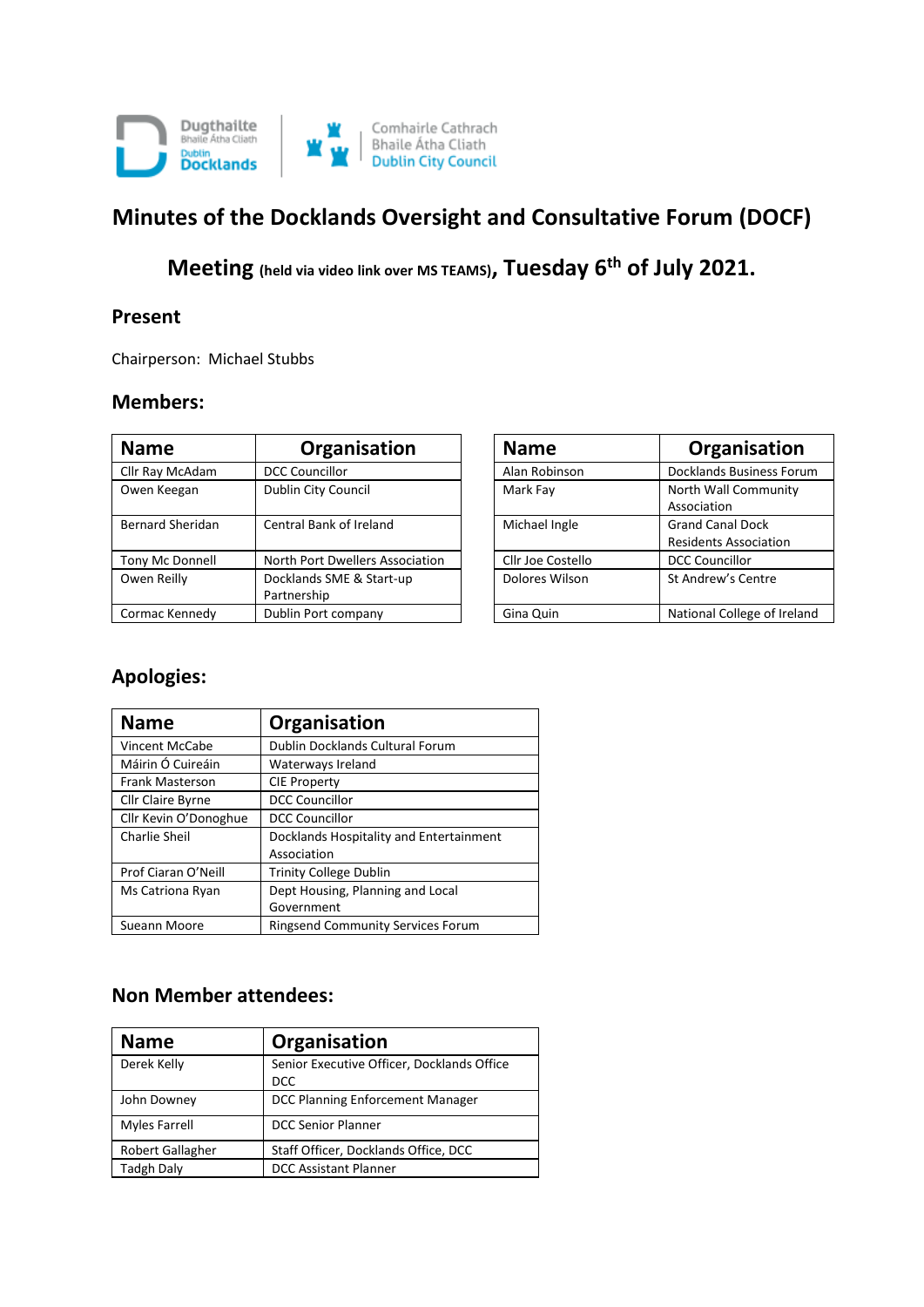**1. Minutes from 12.04.21 Agreed by the members**

# **2. Presentation and discussion with John Downey DCC Planning Enforcement Manager**

John Downey DCC Planning Enforcement Manager spoke of the role and function of planning enforcement but due to a technical issue, his link with MS Teams dropped and he was unable to reconnect to take question from the members.

Tony Mc Donnell questioned the rationale put forward for a reduction in building construction complaints and suspects the reduction is mainly due to Covid-19 restrictions in place for building sites.

Tony also pointed out that monitoring equipment for dust and noise levels for sites near New Wapping Street have gone missing at times and that this should be taken in to consideration by DCC enforcement in its response that it has no recorded exceedance in dust and noise levels.

Tony asked how many warning notices have been issued and how many proceeding have DCC taken for planning and environmental breaches against the sites on the North side of the Docklands.

During the discussion the Chair Michael Stubbs advised the members that the function of the Forum is to consider and advise in the formulation, development and review of Council policy on many issues as it relates to the Docklands and that some of the issues raised are best put directly to the DCC planning enforcement section or other relevant sections on a case by case basis.

Tony Mc Donnell took issue with the Chairs interpretation on what issues he could raise through Forum questions with DCC Officials and he stated he could back up all his concerns with evidence taking place on the ground in his area of representation.

The members present then discussed and debated what should be the scope of appropriate and relevant Forum questions considering the Forum functions and how agenda items are selected.

It was agreed to form an agenda sub- committee with a representative from each of the members sub group to meet and agree Forum meeting Agenda.

It was also agreed to request regular planning enforcement updates on actions taken within the Docklands.